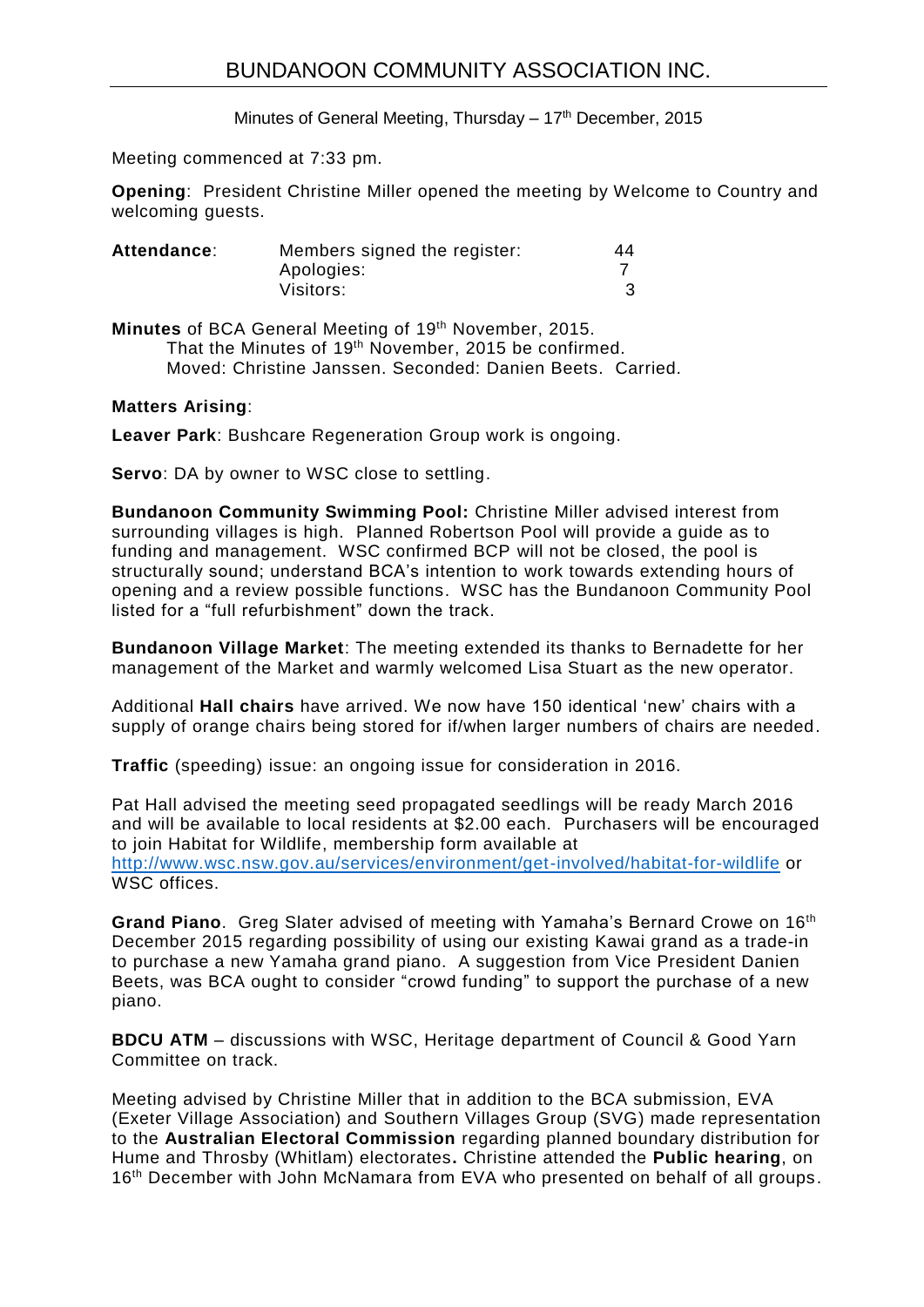# **President's Report**

# **Treasury**

Christine Miller advised Kathy Wade will provide all needed materials to Laterals (auditors) for the End of Financial Year report as needed for the AGM in March.

Xero will be the accounting software of BCA from January 1<sup>st,</sup> 2016. All payments and banking are up to date.

### **Hall Hire**

Moved: Joyce Garland; Seconded: Jeremy Tonks

That the decision of Committee to increase Hall rate hire by 5%, for two years, be endorsed.

Carried.

**Bundanoon Community Pool** - ongoing discussions with WSC.

**Southern Highlands Hospice** - initially intended for the Bowral, then Berrima area, will now be located at Warrigal, kangaroo grazing area.

**Ellsmore Road –** in discussions with WSC BCA have stressed the importance of this roadway as an exit in the event of an extreme fire in the Bundanoon area. It is possible the road between Middle Road to Exeter Road will be closed as there are only five properties on that section.

Advised by WSC that they will increase the surveillance of road conditions (potholes).

**JCG** - Christine Miller thanked David Morgan for his contribution as Editor which was supported by applause.

**Don't Bore Bundanoon / Bundy on Tap - Ongoing discussions regarding "story** board" hopefully to be erected in the vicinity of the Post Office bubblers.

Farewell / Thank you to **Robyn Versluis** by BCA will be 18th February 2016, prior to the February BCA General Meeting.

Presentation by Kate Lundy, NRMA Director, at Men's Shed, on the topic "**Driving for the Elderly**" was well received.

BCA hosted "Preparedness for Fire" presentation on 7<sup>th</sup> December, 2015 by members of RFS & WSC, at which fifty local residents attended. RFS "Prepare Act Survive" Fire Planning Packs booklet now available at newsagency.

**Choral group** get together, of 7<sup>th</sup> December 2015, very positive with 35 attending; it is anticipated the group will formalise from early February 2016.

**150th Christmas Street Party** of 4th December 2015 attracted a large number of Bundanoon families and marked the end of the Sesquicentenary celebrations. Apple Bobbing was the most popular event.

**Hall Think Tank** sub-committee are close to finishing the "Hall Users" operation manual. Five BCA members are available to assist Hall hirers.